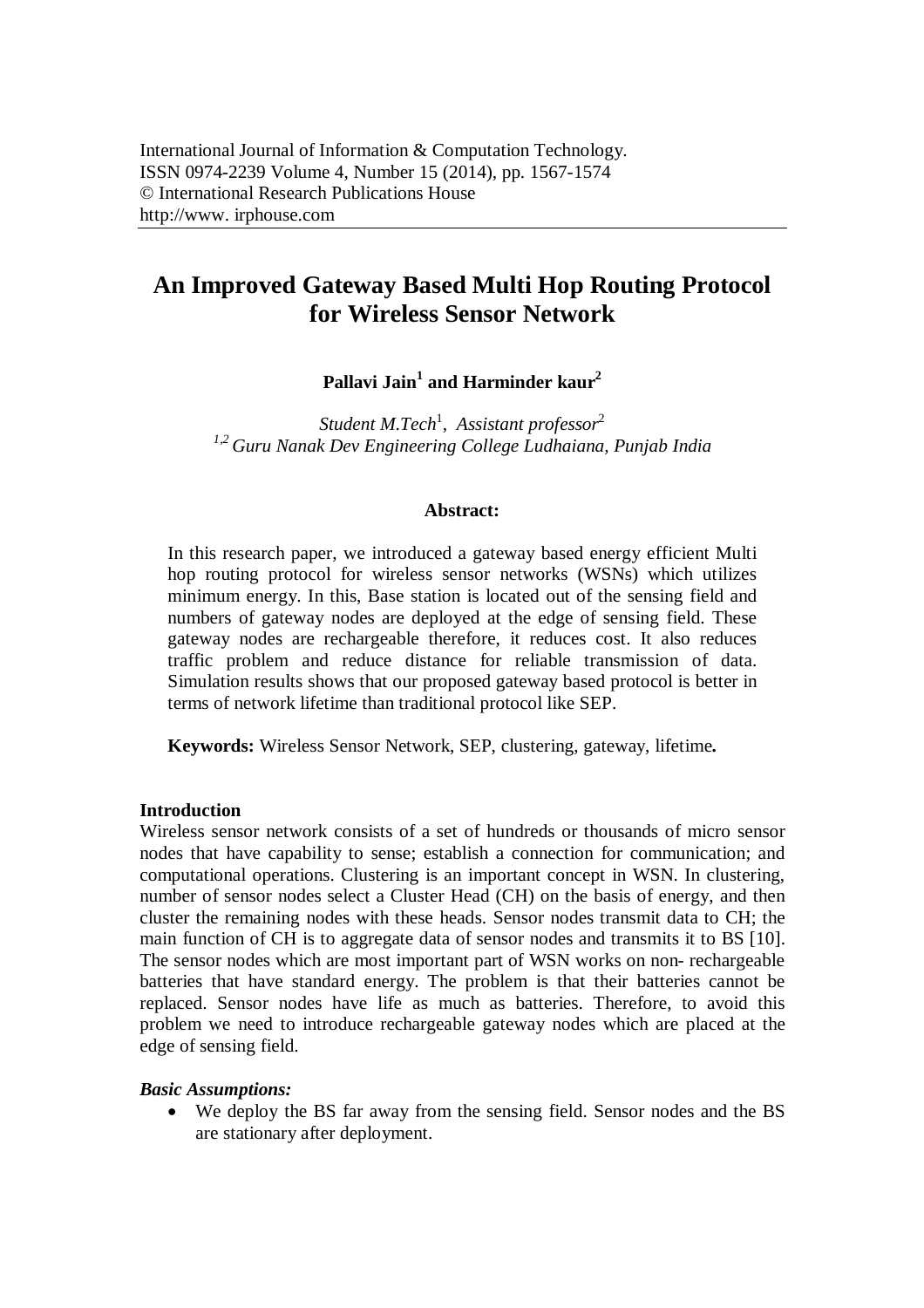- A gateway node is deployed in the same network field at the edge of the network.
- Gateway nodes are stationary after deployment and rechargeable.
- Each sensor node has distinctive identifier (ID).
- Nodes are uniformly distributed in the network

## **Model of Proposed Protocol**

According to the radio energy dissipation model as illustrated in Figure2, in order to achieve an acceptable Signal-to-Noise Ratio (SNR) in transmitting an L−bit message over a distance d, the energy expended by the radio is given by:

$$
E_{TX}(l,d) = \begin{cases} L.E_{elec} + L \in_{fs} d^2, & \text{if } d \leq d_o \\ L.E_{elec} + L \in_{mp} d^4, & \text{if } d > d_o \end{cases}
$$
 (1)

Where,  $E_{elec}$  is the energy dissipated per bit to run the transmitter or the receiver circuit,  $\epsilon_{fs}$  and  $\epsilon_{mp}$  depends on the transmitter amplifier model, and d is the distance between the sender and the receiver. At  $d=d_0$ 

$$
d_o = \sqrt{\frac{\epsilon_{fs}}{\epsilon_{mp}}} \tag{2}
$$

Number of gateway nodes is deployed at the edge of the sensing field. The number of gateway nodes is chosen approximately according to sensor field area. The advantage of gateway nodes is they are rechargeable.



*Fig. 3 Network Model*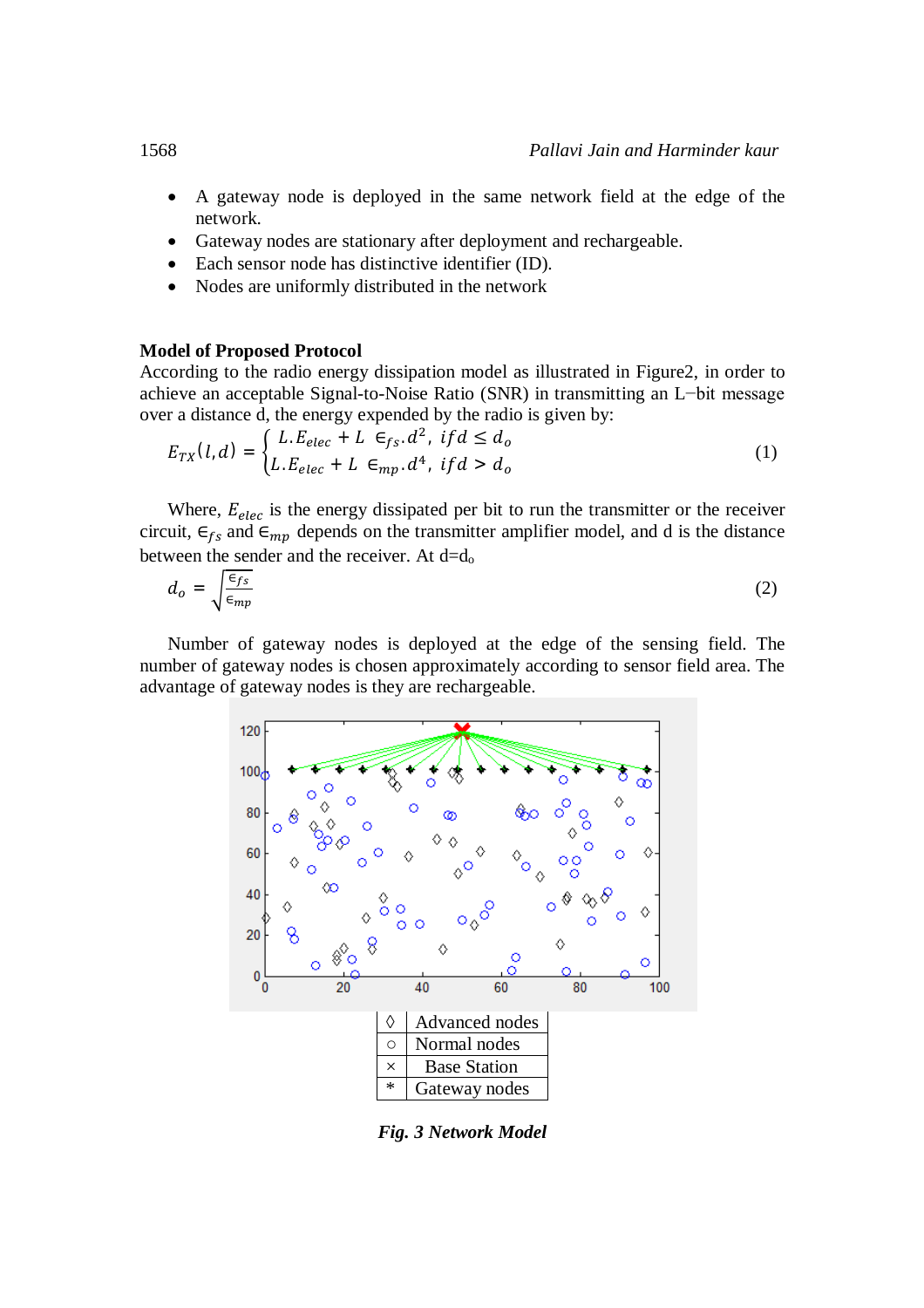The sensor nodes are categorized into two types on the basis of their energy level: Normal Nodes, Advanced Nodes. The advanced nodes have more energy factor than the normal nodes.

 $E_0$  is the initial energy of each normal sensor node. The energy of each advanced node is  $E_0(1+\alpha)$ . The total energy of the new heterogeneous becomes:

$$
E_{total} = nE_0 (1 + m\alpha) \tag{3}
$$

The weighted probabilities for normal and advanced nodes are chosen to reflect the extra energy introduced into the network system. The probabilities are given below:

$$
P_{nrm} = \frac{p_{opt}}{1 + m \times \alpha} \tag{4}
$$

$$
P_{adv} = \frac{p_{opt}}{1 + m \times \alpha} \times (1 + \alpha) \tag{5}
$$

Where,  $P_{nrm}$  is the weighted probability for the normal nodes, and  $P_{adv}$  is the weighted probability for the advanced nodes.

Threshold for normal nodes:

$$
T_{(S_{nrm})} = \begin{cases} \frac{p_{nrm}}{1 - p_{nrm}[r \times mod\left(\frac{1}{p_{nrm}})\right]} & , \text{ if } n \in g' \\ 0 & \text{ otherwise} \end{cases}
$$
 (6)

Where, r is the current round and

G' is the set of nodes that have not become cluster heads within last  $1/P_{nrm}$ rounds of epoch.

Similarly, for advanced nodes:

$$
T_{(S_{adv})} = \begin{cases} \frac{p_{adv}}{1 - p_{adv} \left[ r \times \text{mod} \left( \frac{1}{p_{adv}} \right) \right]} & \text{if } n \in g'' \\ 0 & \text{otherwise} \end{cases}
$$
 (7)

Where, G'' is the set of nodes that have not become cluster heads within last  $1/P_{adv}$  rounds of the epoch.

#### **Simulation Results**

We analyze the performance of our proposed protocol with existing SEP.

#### *Simulation Setting*

We simulated our proposed protocol using MATLAB. Consider a WSN with nodes randomly distributed in 100\*100 fields.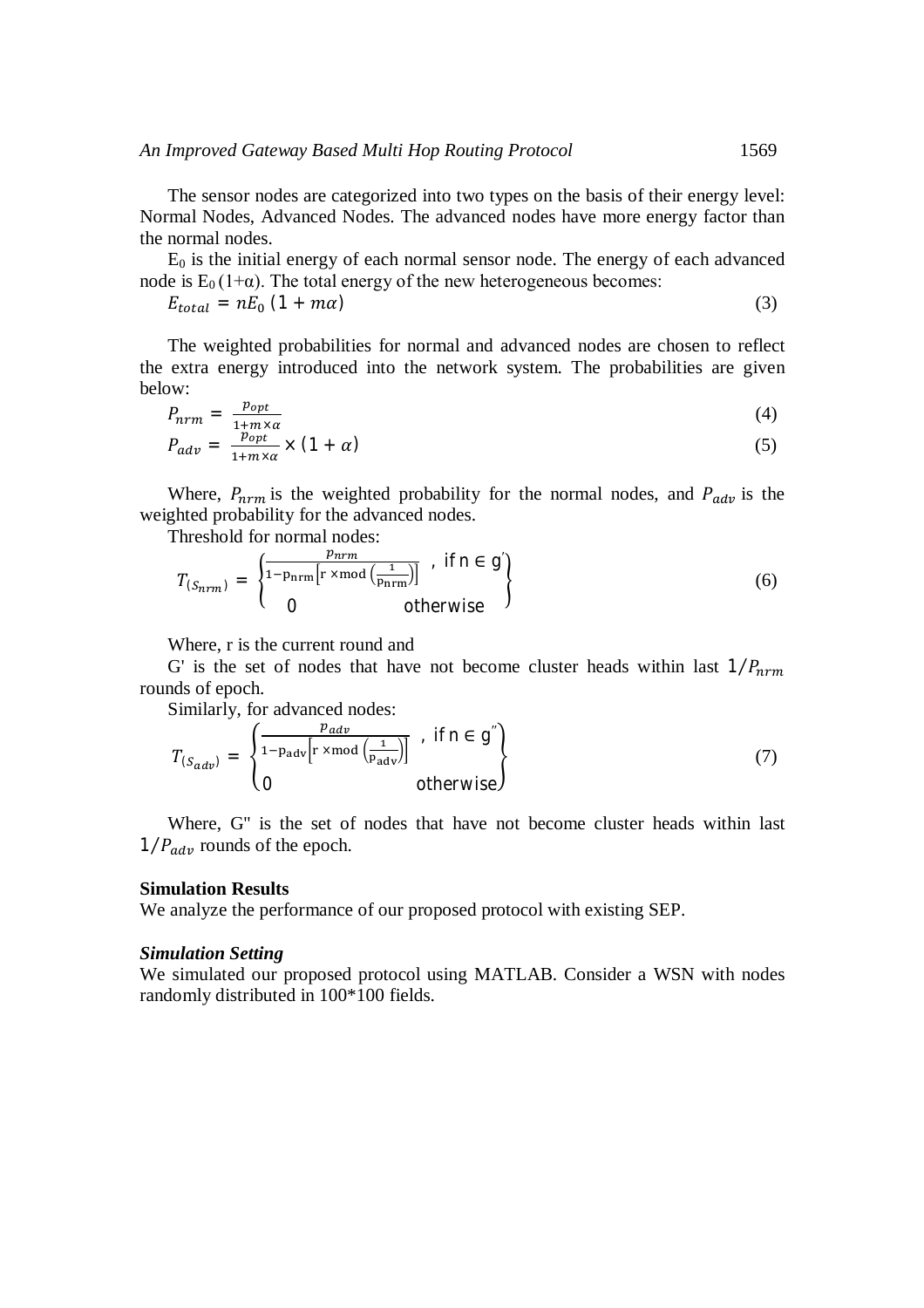| n                   | 100                             |  |  |
|---------------------|---------------------------------|--|--|
| $E_0$               | $0.5$ [J]                       |  |  |
| <b>Message Size</b> | 4000 [bits]                     |  |  |
| $E_{elec}$          | $50$ [nJ/bit]                   |  |  |
| $E_{DA}$            | 5 [nJ/bit/signal]               |  |  |
| $\epsilon_{fs}$     | 10 [pJ/bit/m <sup>2</sup> ]     |  |  |
| $\epsilon_{mp}$     | 0.0013 [pJ/bit/m <sup>4</sup> ] |  |  |
| No. of Iterations   | 1600                            |  |  |

## **Table 1: Radio Parameters**

## *Stability period (FND):*

is the time interval from the start of the network operation until the death of the first node. This is also referred as "stable region" as shown in fig 4



**Fig. 4 First Dead Node**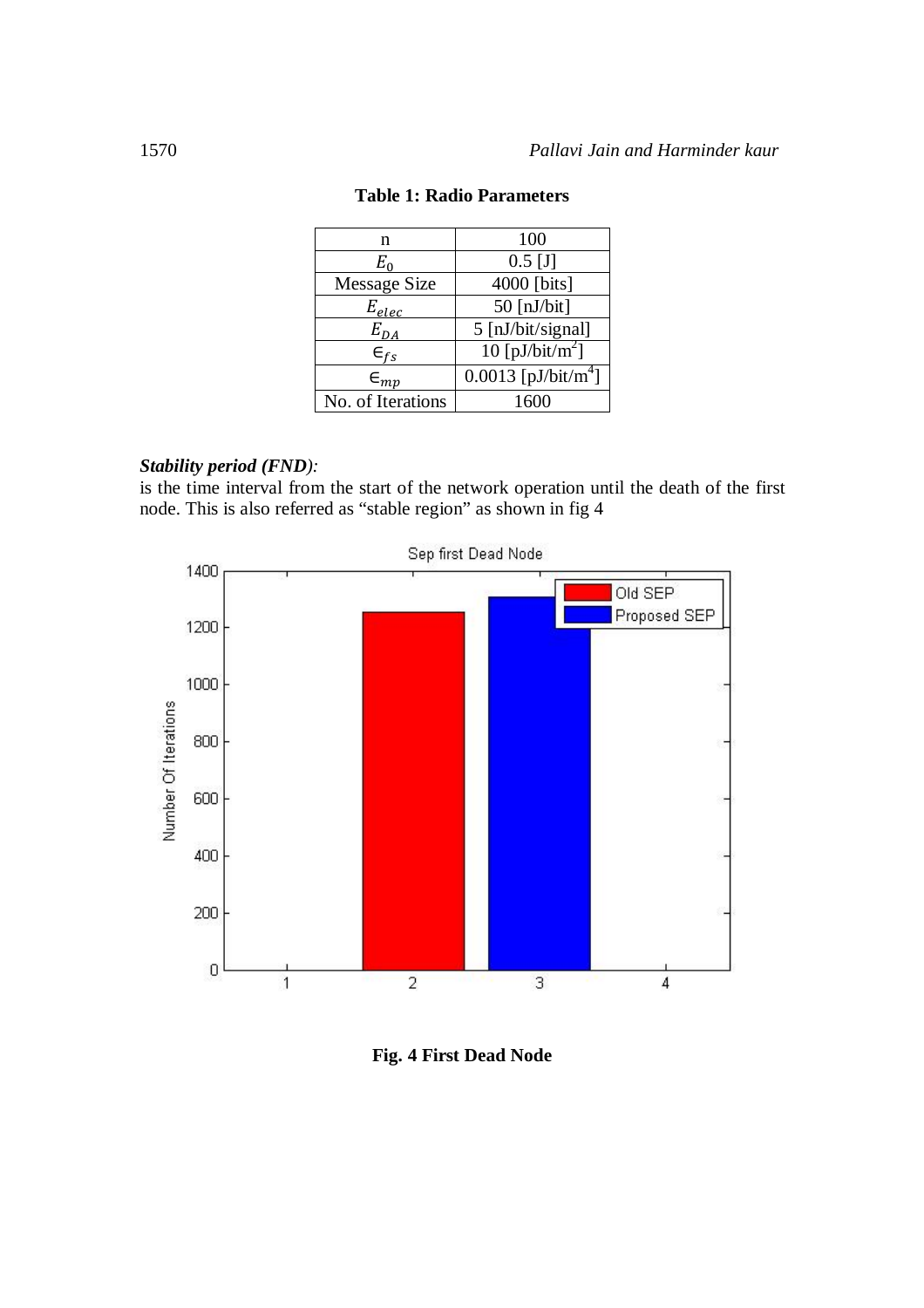

**Fig. 5 Number of Dead Nodes**

#### *Number of dead (total and advanced) nodes per iteration:*

This instantaneous measure the total number of nodes and that of each type that has expended all of their energy as shown in fig. 5, 6.



**Fig. 6 Number of Advanced Dead Nodes for proposed SEP**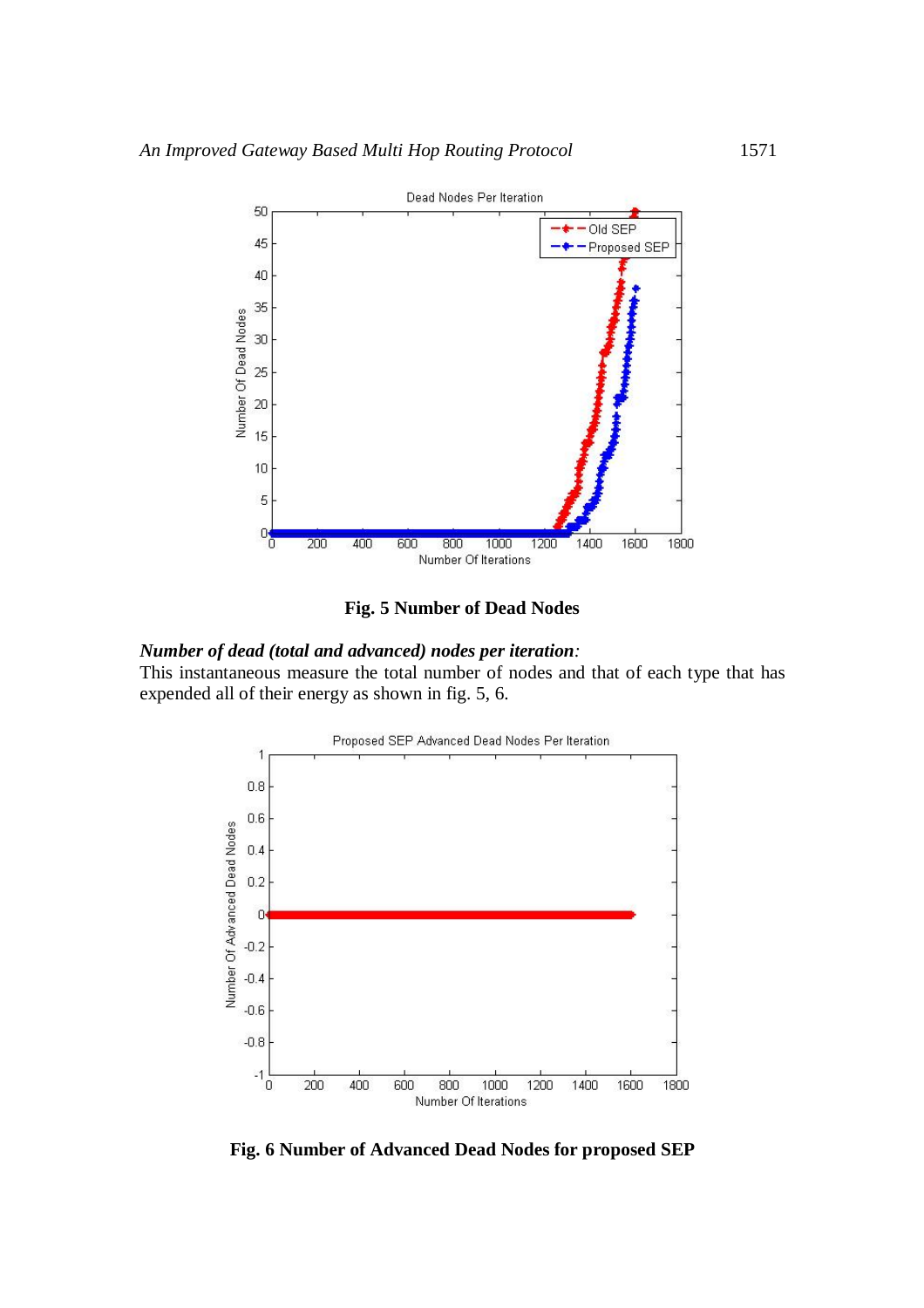

**Fig. 7 Number of Alive Nodes**

## *Number of alive (total and advanced) nodes per iteration:*

The total number of nodes and that of each type that has not yet expended all of their energy as shown in fig. 7, 8, 9.



**Fig. 8 Number of Advanced Alive Nodes for proposed SEP**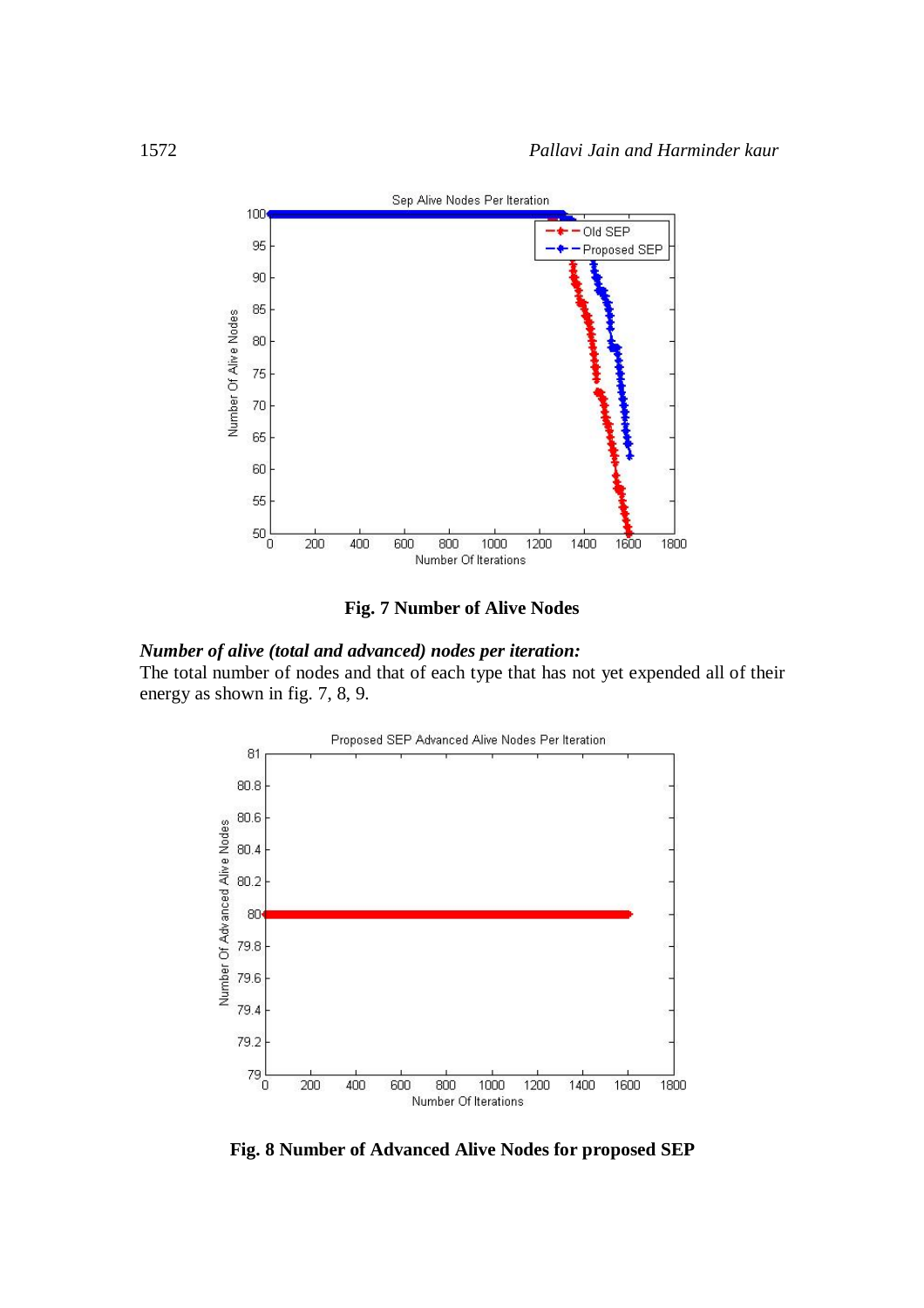

Normal SEP Advanced Alive Nodes Per Iteration

| Operation                      | <b>SEP</b> | Proposed Protocol |
|--------------------------------|------------|-------------------|
| <b>First Node Dies</b>         | 1253       | 1308              |
| Number of Dead Nodes           | 55         | 38                |
| Number of Alive Nodes          | 45         | 62.               |
| Number of Advanced nodes dead  |            |                   |
| Number of Advanced Nodes alive | 30         |                   |

#### **Conclusion and Future Scope**

We design a gateway based network model in order to minimize energy consumption of sensor network. In this research, numbers of gateway nodes are located at the edge of sensing field area. The base station is located away from the sensing field. This technique encourages better transmission of data which further increases lifetime of the network. The main advantage of using gateway nodes is that it reduces distance for transmitting data to base station. Simulation results show that our proposed protocol performs well than existing Stable election Protocol. Other parameters like residual energy and throughput can be calculated and compared with traditional protocols like SEP, LEACH.